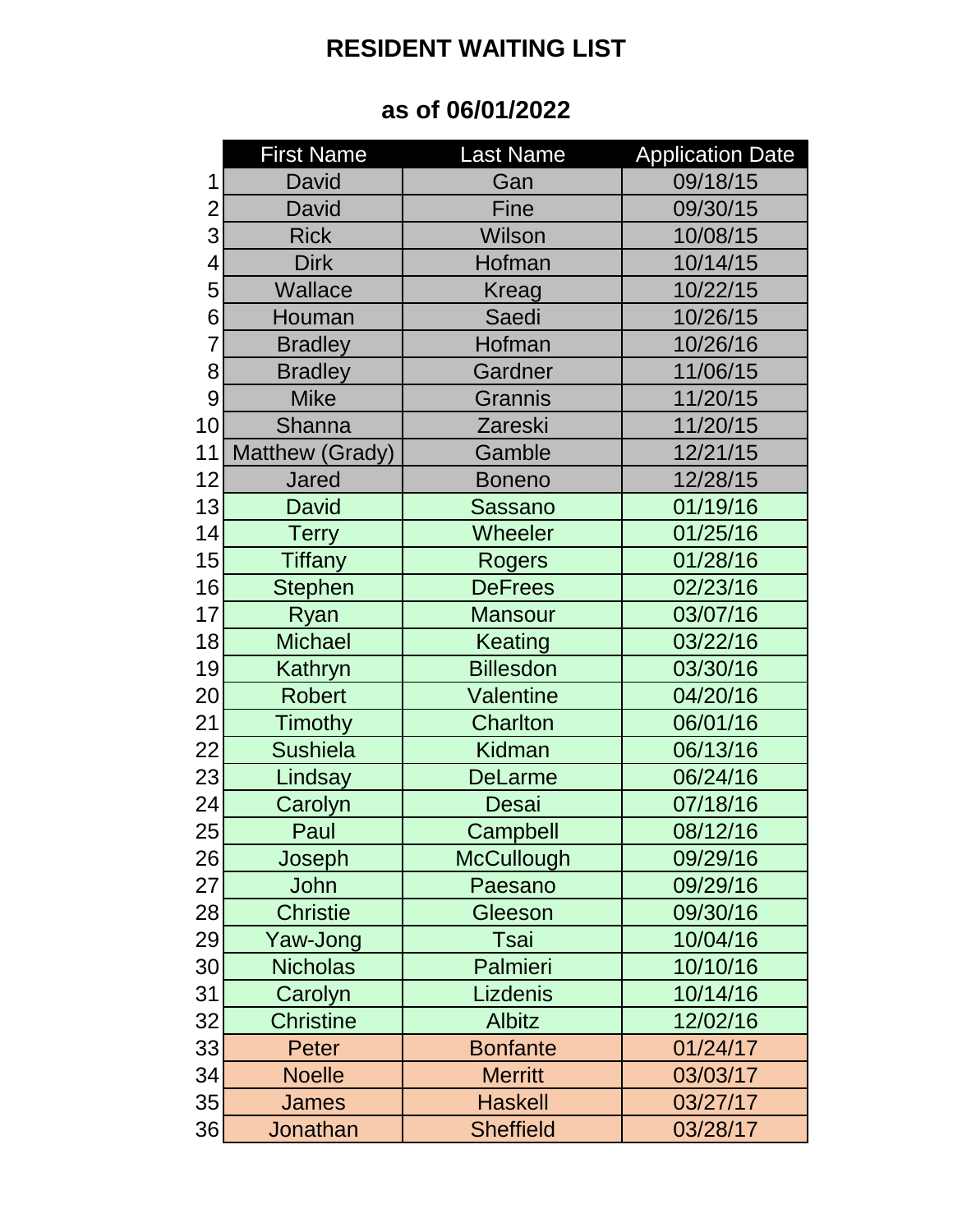| 37 | <b>Charlene</b>   | Chang            | 04/06/17 |
|----|-------------------|------------------|----------|
| 38 | Frank             | <b>Schulz</b>    | 04/27/17 |
| 39 | Juan              | Valle            | 05/19/17 |
| 40 | Ryan              | Waggoner         | 06/04/17 |
| 41 | <b>Maximilian</b> | Lee              | 06/09/17 |
| 42 | Cynthia           | <b>Pamiljans</b> | 06/10/17 |
| 43 | <b>James</b>      | Roos             | 06/19/17 |
| 44 | <b>Erica</b>      | <b>Fine</b>      | 06/25/17 |
| 45 | Joe               | Wang             | 07/07/17 |
| 46 | Jason             | Anthony          | 07/11/17 |
| 47 | <b>Tyler</b>      | <b>Kelley</b>    | 07/12/17 |
| 48 | Case              | <b>Dahlen</b>    | 07/19/17 |
| 49 | <b>Drew</b>       | Orsinger         | 07/24/17 |
| 50 | <b>Bin</b>        | Wang             | 08/08/17 |
| 51 | Elizabeth         | <b>Aldrich</b>   | 08/31/17 |
| 52 | <b>Scott</b>      | Rosenberg        | 09/07/17 |
| 53 | Deanne            | <b>DiMascio</b>  | 09/19/17 |
| 54 | <b>Steven</b>     | Demko            | 10/12/17 |
| 55 | <b>Karena</b>     | <b>Craemer</b>   | 01/31/18 |
| 56 | Jason             | <b>Williams</b>  | 02/27/18 |
| 57 | <b>Matt</b>       | <b>Riley</b>     | 03/05/18 |
| 58 | <b>Valerie</b>    | <b>Beranek</b>   | 03/12/18 |
| 59 | Courtney          | <b>Klink</b>     | 03/23/18 |
| 60 | <b>Caroline</b>   | Judge            | 04/09/18 |
| 61 | <b>Nicholas</b>   | <b>Tufano</b>    | 04/10/18 |
| 62 | Zakir             | <u>Rangwala</u>  | 04/17/18 |
| 63 | <b>Bryan</b>      | Koenig           | 04/20/18 |
| 64 | Tom               | <b>Funnell</b>   | 06/27/18 |
| 65 | Larry             | <b>Stevens</b>   | 07/06/18 |
| 66 | <b>Elizabeth</b>  | Wagner           | 07/27/18 |
| 67 | <b>Kenneth</b>    | <b>Gimlin</b>    | 07/30/18 |
| 68 | <b>Jonathan</b>   | <b>Starr</b>     | 07/31/18 |
| 69 | <b>Whitney</b>    | Coe              | 08/01/18 |
| 70 | Randall           | <b>Marsh</b>     | 08/02/18 |
| 71 | <b>Helen</b>      | Hong             | 08/08/18 |
| 72 | Susan             | <b>Heisler</b>   | 08/13/18 |
| 73 | <b>Heather</b>    | <b>Wright</b>    | 08/26/18 |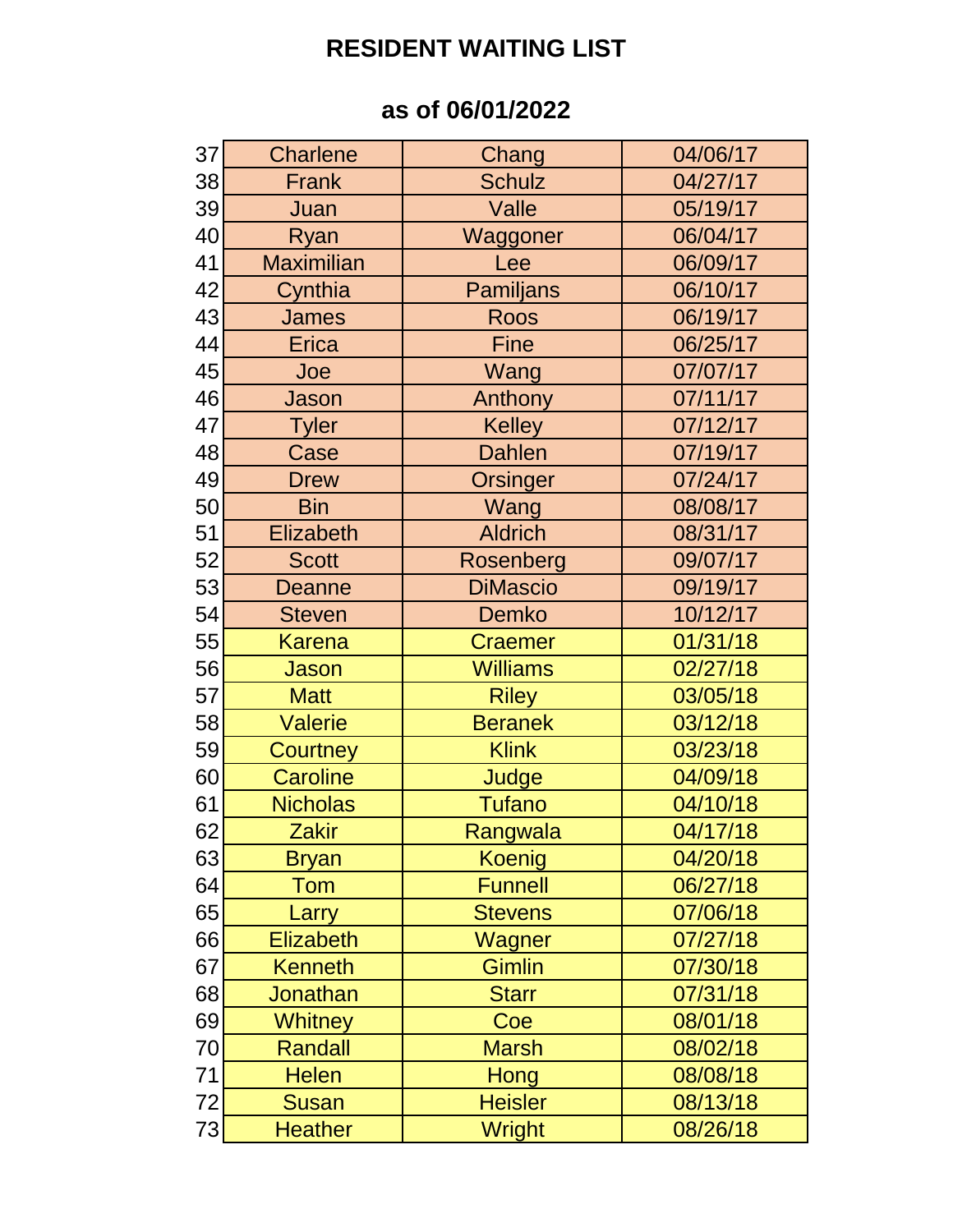| 74  | Lu Ana           | <b>Bercier</b>    | 09/03/18 |
|-----|------------------|-------------------|----------|
| 75  | <b>Heather</b>   | Hathaway-Gwizdala | 09/17/18 |
| 76  | Dayna            | <b>Papadakis</b>  | 09/17/18 |
| 77  | <b>Phillip</b>   | Dominguez         | 09/24/18 |
| 78  | John             | <b>Matson</b>     | 09/25/18 |
| 79  | <b>Steven</b>    | <b>Selig</b>      | 10/05/18 |
| 80  | <b>Patrick</b>   | <b>Forte</b>      | 10/22/18 |
| 81  | Rami             | Elminoufi         | 10/26/18 |
| 82  | Joanna           | <b>Brow</b>       | 11/07/18 |
| 83  | <b>Jeff</b>      | Veldhuizen        | 11/26/18 |
| 84  | Omar             | <b>Abukurah</b>   | 12/07/18 |
| 85  | <b>Ralph</b>     | Cimmarusti        | 12/08/18 |
| 86  | <b>Nathaniel</b> | <b>Beyor</b>      | 12/28/18 |
| 87  | <b>Jinny</b>     | <b>Southers</b>   | 01/04/19 |
| 88  | <b>Trevor</b>    | <b>Blood</b>      | 01/17/19 |
| 89  | Peter            | <b>Hlynsky</b>    | 01/17/19 |
| 90  | <b>Robert</b>    | <b>Triplitt</b>   | 02/18/19 |
| 91  | <b>Shannon</b>   | <b>Hoye</b>       | 02/20/19 |
| 92  | Jonah            | Rohde             | 03/14/19 |
| 93  | <b>Braden</b>    | <b>Bohlinger</b>  | 03/31/19 |
| 94  | <b>Brandon</b>   | <b>Weiss</b>      | 04/27/19 |
| 95  | <b>Nicole</b>    | Alexander         | 04/28/19 |
| 96  | Anthony          | <b>Walker</b>     | 05/20/19 |
| 97  | <b>Eric</b>      | Gons              | 06/14/19 |
| 98  | <b>Mike</b>      | <b>Klein</b>      | 06/20/19 |
| 99  | Gregory          | <b>Vigil</b>      | 06/23/19 |
| 100 | Jessica          | Facer             | 06/24/19 |
| 101 | <b>Philip</b>    | LaLonde           | 08/09/19 |
| 102 | <b>Nassim</b>    | Moradi            | 08/19/19 |
| 103 | Keegan           | <b>Bisch</b>      | 08/23/19 |
| 104 | Leslie           | <b>Mannino</b>    | 08/30/19 |
| 105 | <b>Kathleen</b>  | <b>Bethel</b>     | 09/08/19 |
| 106 | <b>Jeffrey</b>   | Carberry          | 09/16/19 |
| 107 | Alexandra        | <b>Guanche</b>    | 10/07/19 |
| 108 | <b>James</b>     | <b>Baumann</b>    | 10/13/19 |
| 109 | Lindsey          | <b>Buttles</b>    | 10/22/19 |
| 110 | William          | <b>Rhodes</b>     | 10/31/19 |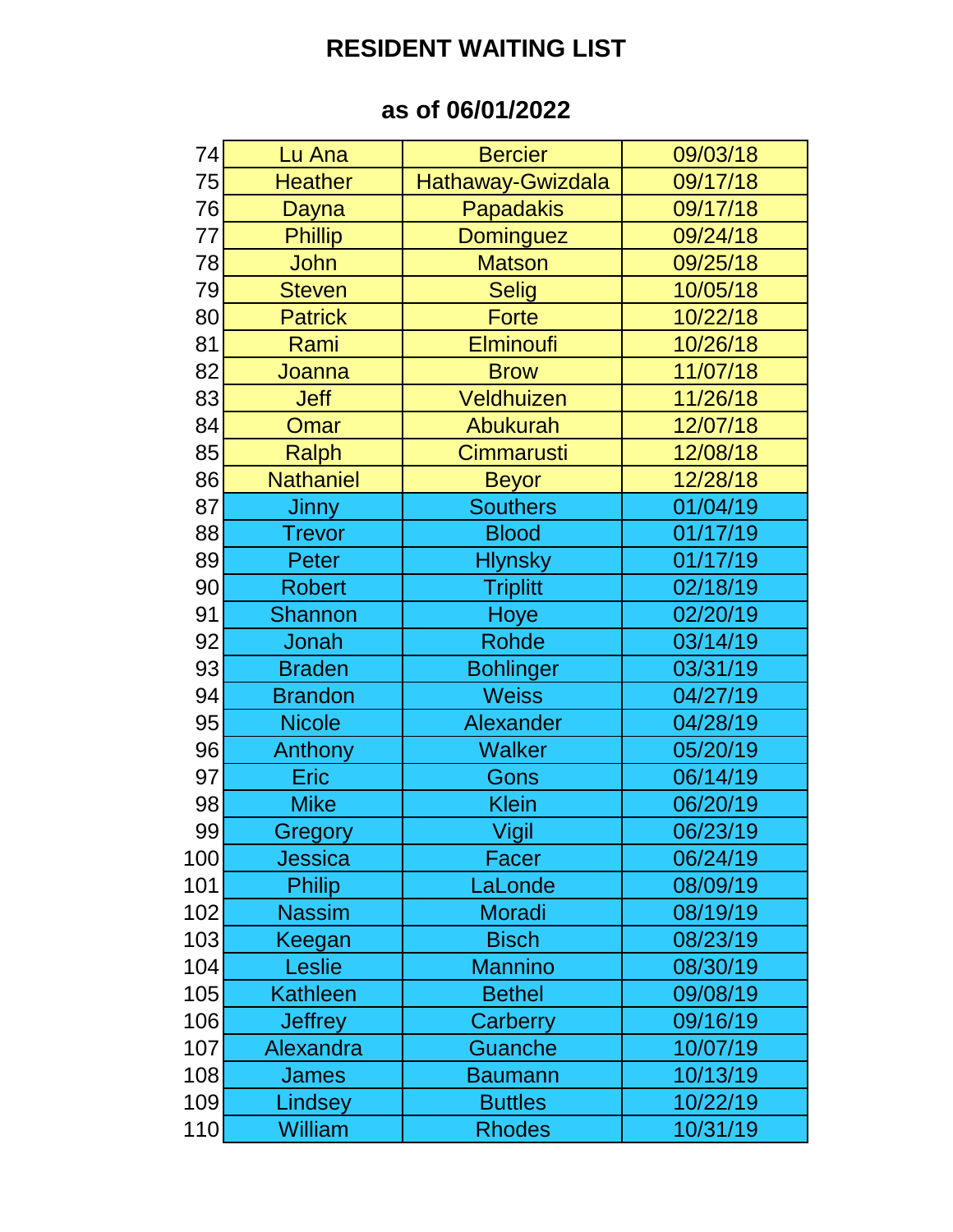| 111 | Wen              | <b>Miao</b>      | 11/19/19 |
|-----|------------------|------------------|----------|
| 112 | Amir             | <b>Salehi</b>    | 12/31/19 |
| 113 | <b>James</b>     | <b>Murphy</b>    | 12/31/19 |
| 114 | <b>William</b>   | Patridge         | 01/24/20 |
| 115 | Wayne            | Dai              | 01/27/20 |
| 116 | Peyton           | <b>McElyea</b>   | 03/06/20 |
| 117 | Kara             | <b>Ratelle</b>   | 05/08/20 |
| 118 | <b>James</b>     | Collings         | 06/09/20 |
| 119 | Alison           | <b>Ball</b>      | 06/10/20 |
| 120 | <b>Nicole</b>    | Cote             | 06/22/20 |
| 121 | <b>Sivan</b>     | <b>Wilson</b>    | 06/28/20 |
| 122 | Andrea           | Cruden           | 07/03/20 |
| 123 | <b>Erick</b>     | <b>Gutierrez</b> | 08/04/20 |
| 124 | <b>David</b>     | Cohen            | 08/05/20 |
| 125 | Dean             | <b>Turner</b>    | 08/12/20 |
| 126 | <b>Richard</b>   | Haynes           | 08/14/20 |
| 127 | <b>Priscilla</b> | Hanudel          | 08/24/20 |
| 128 | Kimberly         | Lynch            | 09/01/20 |
| 129 | <b>Jeremy</b>    | <b>Hudgens</b>   | 09/04/20 |
| 130 | Sarah            | <b>Robarts</b>   | 09/10/20 |
| 131 | <b>Nicole</b>    | <b>Wilcox</b>    | 09/15/20 |
| 132 | Kristen          | <b>Fischer</b>   | 09/18/20 |
| 133 | <b>Monica</b>    | Wade             | 09/18/20 |
| 134 | Ruma             | Poulsen          | 09/25/20 |
| 135 | Tim              | <b>Dietrich</b>  | 10/04/20 |
| 136 | Ivo              | Barata           | 10/04/20 |
| 137 | Paul             | <b>Mason</b>     | 10/05/20 |
| 138 | Lisa             | Yau              | 10/05/20 |
| 139 | <b>Eric</b>      | Avakemian        | 10/07/20 |
| 140 | <b>Michael</b>   | <b>Ninnis</b>    | 10/09/20 |
| 141 | <b>Shari</b>     | Giti             | 10/09/20 |
| 142 | <b>Douglas</b>   | <b>McDonald</b>  | 10/22/20 |
| 143 | <b>Jennifer</b>  | <b>Brill</b>     | 11/02/20 |
| 144 | <b>Steven</b>    | <b>Malony</b>    | 11/13/20 |
| 145 | <b>Nicholas</b>  | Sandoval         | 11/23/20 |
| 146 | Kent             | <b>Krekorian</b> | 12/16/20 |
| 147 | <b>Scott</b>     | <b>Brooks</b>    | 12/21/20 |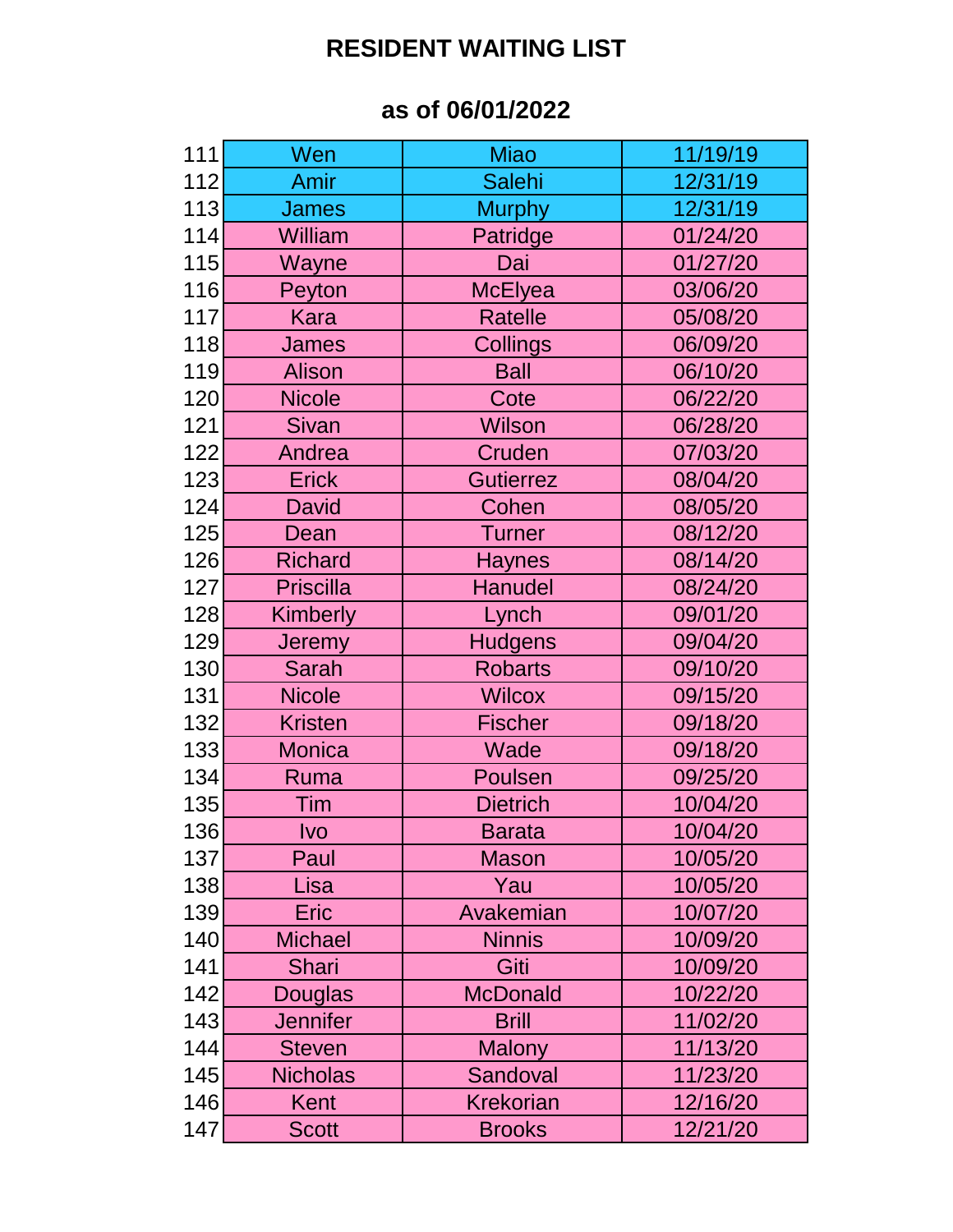| 148 | <b>Nicholas</b>  | Kaltenbrun       | 12/24/20 |
|-----|------------------|------------------|----------|
| 149 | <b>Allison</b>   | <b>Ambrose</b>   | 01/04/21 |
| 150 | <b>Julie</b>     | <b>Christian</b> | 01/09/21 |
| 151 | <b>Robert</b>    | <b>Stone</b>     | 01/09/21 |
| 152 | <b>Kristin</b>   | <b>Dosh</b>      | 01/09/21 |
| 153 | Linda            | Casado           | 02/04/21 |
| 154 | Joseph           | <b>Schuchert</b> | 02/17/21 |
| 155 | <b>James</b>     | <b>Schuchert</b> | 02/17/21 |
| 156 | <b>Brent</b>     | <b>Lawrence</b>  | 02/18/21 |
| 157 | <b>Julie</b>     | <b>Wesley</b>    | 03/03/21 |
| 158 | <b>Kyle</b>      | <b>Daniels</b>   | 03/08/21 |
| 159 | <b>Peter</b>     | <b>Hastings</b>  | 03/13/21 |
| 160 | <b>Michael</b>   | <b>Wright</b>    | 03/13/21 |
| 161 | <b>Brett</b>     | <b>Tomich</b>    | 03/14/21 |
| 162 | <b>Nina</b>      | <b>Reese</b>     | 03/18/21 |
| 163 | <b>Sean</b>      | Liguore          | 03/25/21 |
| 164 | <b>Alex</b>      | <b>Vyborg</b>    | 03/26/21 |
| 165 | Ron              | <b>Moravek</b>   | 03/29/21 |
| 166 | <b>Alexia</b>    | <b>Duran</b>     | 03/31/21 |
| 167 | <b>Blake</b>     | Gillman          | 04/02/21 |
| 168 | <b>Nicholas</b>  | <b>Burdiak</b>   | 04/12/21 |
| 169 | Jonathan         | Gragg            | 05/17/21 |
| 170 | <b>Michael</b>   | <b>Allen</b>     | 05/25/21 |
| 171 | <b>Christine</b> | <b>Zippert</b>   | 05/27/21 |
| 172 | <b>Kellie</b>    | <b>Stender</b>   | 06/08/21 |
| 173 | Gary             | Furlong          | 06/13/21 |
| 174 | <b>Christian</b> | Campisi          | 06/15/21 |
| 175 | <b>Jennifer</b>  | <b>Flavin</b>    | 06/16/21 |
| 176 | <b>Christina</b> | <b>Bazak</b>     | 06/16/21 |
| 177 | <b>Mark</b>      | <b>Hughes</b>    | 06/17/21 |
| 178 | <b>Clark</b>     | <b>Koury</b>     | 06/27/21 |
| 179 | <b>Shaun</b>     | <b>Tucker</b>    | 07/01/21 |
| 180 | <b>Amir</b>      | <b>Rabbani</b>   | 07/01/21 |
| 181 | Gena             | <b>Craemer</b>   | 07/06/21 |
| 182 | Carina           | <b>Shirk</b>     | 07/08/21 |
| 183 | <b>Nathan</b>    | Lee              | 07/09/21 |
| 184 | <b>Carly</b>     | <b>Francis</b>   | 07/10/21 |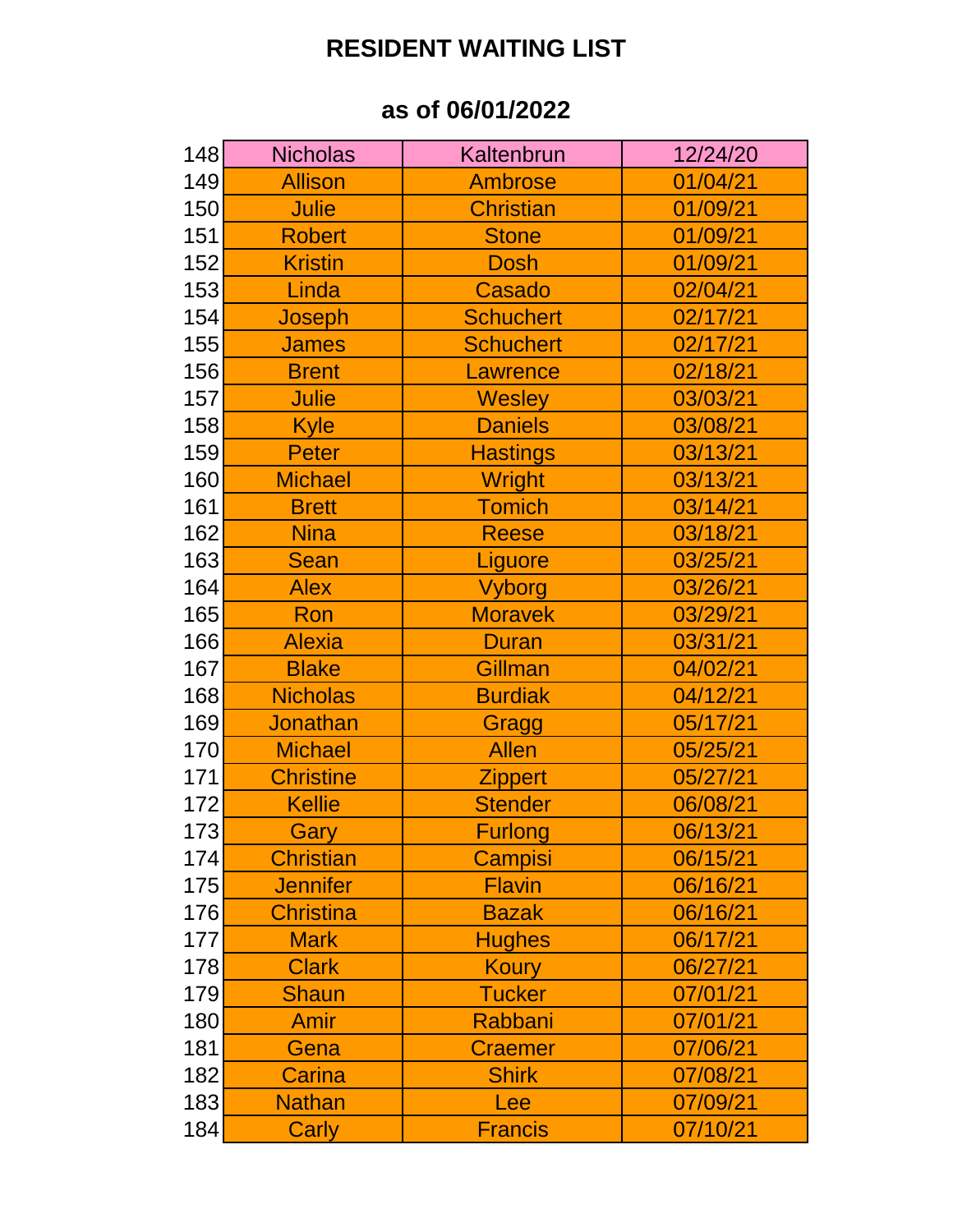| 185 | <b>Claire</b>      | <b>Brinck</b>    | 07/11/21 |
|-----|--------------------|------------------|----------|
| 186 | <b>Eunhie</b>      | <b>Nam</b>       | 07/13/21 |
| 187 | Lynn               | <b>Kim</b>       | 07/26/21 |
| 188 | Arif               | Haji             | 07/30/21 |
| 189 | <b>Marjorie</b>    | <b>Baird</b>     | 08/01/21 |
| 190 | Dave               | <b>Sliozis</b>   | 08/02/21 |
| 191 | <b>Arnold</b>      | <b>Kang</b>      | 08/04/21 |
| 192 | <b>Heather</b>     | Hall             | 08/25/21 |
| 193 | <b>Sean</b>        | <b>Crowe</b>     | 08/29/21 |
| 194 | <b>Johanna</b>     | <b>Faries</b>    | 08/31/21 |
| 195 | <b>Robin</b>       | Hill             | 09/03/21 |
| 196 | <b>Kristina</b>    | <b>Fisher</b>    | 09/07/21 |
| 197 | <b>Kyle</b>        | <b>Taylor</b>    | 09/17/21 |
| 198 | <b>Christopher</b> | <b>Bonner</b>    | 10/02/21 |
| 199 | <b>Cary</b>        | <b>Jackson</b>   | 10/04/21 |
| 200 | <b>lan</b>         | <b>Drummond</b>  | 10/24/21 |
| 201 | <b>Stan</b>        | Gibson           | 10/29/21 |
| 202 | Kyra               | <b>Quinones</b>  | 10/29/21 |
| 203 | Pankaj             | <b>Chandak</b>   | 11/13/21 |
| 204 | <b>Thomas</b>      | Chan             | 11/16/21 |
| 205 | Louis              | <b>Krasenics</b> | 12/03/21 |
| 206 | <b>Alison</b>      | Sabran           | 01/03/22 |
| 207 | Dan                | LaCaze           | 01/05/22 |
| 208 | <b>Seth</b>        | <b>Meier</b>     | 02/13/22 |
| 209 | Jason              | <b>Rogers</b>    | 02/15/22 |
| 210 | <b>Michelle</b>    | Demason          | 02/22/22 |
| 211 | <b>Akshay</b>      | <b>Mehta</b>     | 03/02/22 |
| 212 | <b>Jennifer</b>    | <b>Bates</b>     | 03/04/22 |
| 213 | <b>Kevin</b>       | Carney           | 03/24/22 |
| 214 | Jason              | <b>Kole</b>      | 04/01/22 |
| 215 | <b>Steven</b>      | <b>Fullerton</b> | 04/02/22 |
| 216 | <b>Robert</b>      | Comley           | 04/04/22 |
| 217 | <b>Daniel</b>      | Wang             | 04/05/22 |
| 218 | <b>Jennifer</b>    | Capone           | 04/06/22 |
| 219 | <b>Stephanie</b>   | Cartozian        | 04/09/22 |
| 220 | <b>Sharon</b>      | Donaghey         | 04/09/22 |
| 221 | Amy                | Thompson         | 04/18/22 |